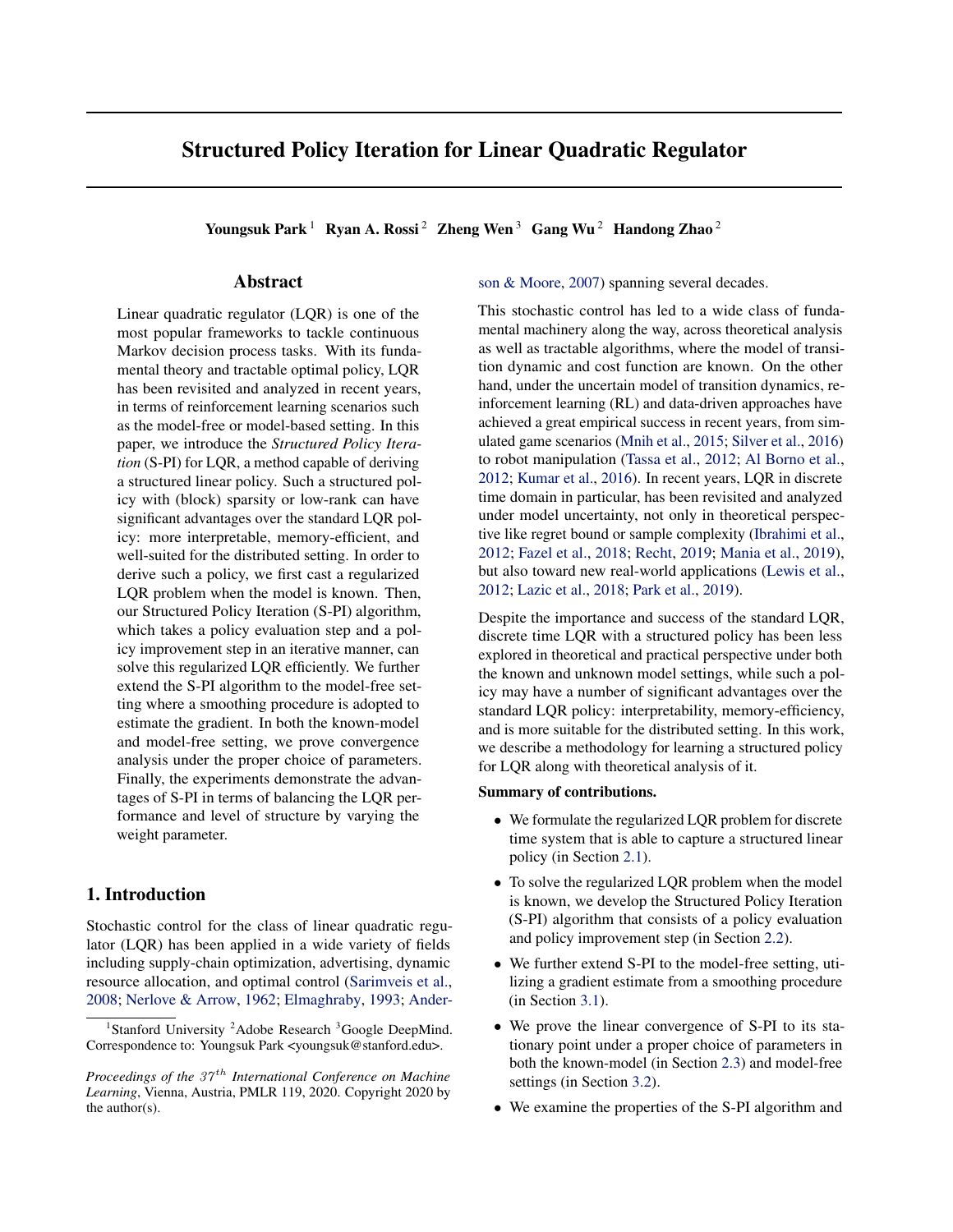<span id="page-1-0"></span>demonstrate its capability of balancing the LQR performance and level of structure by varying the weight parameter (in Section [4\)](#page-6-0).

#### 1.1. Preliminary and background

**Notations.** For a symmetric matrix  $Q \in \mathbb{R}^{n \times n}$ , we denote  $Q \succeq 0$  and  $Q \succ 0$  as a positive semidefinite and positive definite matrix respectively. For a matrix  $A \in \mathbb{R}^{n \times n}$ , we denote  $\rho(A)$  as its spectral radius, i.e., the largest magnitude among eigenvalues of A. For a matrix  $K \in \mathbb{R}^{n \times m}$ ,  $\sigma_1(K) \geq \sigma_2(K) \geq \cdots \geq \sigma_{\min(n,m)}(K)$  are defined as its ordered singular values where  $\sigma_{\min}(K)$  is the smallest one. ||A|| denotes the  $\ell_2$  matrix norm, i.e.,  $\max_{\|x\|_2=1} \|Ax\|_2$ . We also denote Frobenius norm  $||A||_F = \sqrt{\sum_{i,j} A_{i,j}^2}$  induced by Frobenius inner product  $\langle A, B \rangle_F = \text{Tr}(A^T B)$ where  $A$  and  $B$  are matrices of the same size. A ball with the radius r and its surface are denoted as  $\mathbb{B}_r$  and  $\mathbb{S}_r$  respectively.

### 1.1.1. OPTIMAL CONTROL FOR INFINITE TIME HORIZON.

We formally define the class of problems we target here. Consider a Markov Decision Process (MDP) in continuous space where  $x_t \in \mathcal{X} \subset \mathbb{R}^n$ ,  $u_t \in \mathcal{U} \subset \mathbb{R}^m$ ,  $w_t \in \mathcal{W} \subset$  $\mathbb{R}^n$  denote a state, an action, and some random disturbance at time t, respectively. Further, let  $q : \mathcal{X} \times \mathcal{U} \times \mathcal{X} \rightarrow \mathbf{R}$  be a stage-cost function, and  $f : \mathcal{X} \times \mathcal{U} \times \mathcal{W} \rightarrow \mathcal{X}$  denote a transition dynamic when action  $u_t$  is taken at state  $x_t$  with disturbance  $w_t$ <sup>1</sup>.

Our goal is to find the optimal stationary policy  $\pi : \mathcal{X} \to \mathcal{U}$ that solves

$$
\underset{\pi}{\text{minimize}} \quad \sum_{t=0}^{\infty} \gamma^t \mathbf{E}[g(x_t, u_t, x_{t+1})] \tag{1}
$$

subject to  $x_{t+1} = f(x_t, u_t, w_t), x_0 \sim \mathcal{D}$ 

where  $\gamma \in (0, 1]$  is the discounted factor,  $\mathcal{D}$  is the distribution over the initial state  $x_0$ .

### 1.1.2. BACKGROUND ON CLASSIC LQR

Infinite horizon (discounted) LQR is a subclass of the problem (1) where the stage cost is quadratic and the dynamic is linear,  $\mathcal{X} = \mathbb{R}^n$ ,  $\mathcal{U} = \mathbb{R}^m$ ,  $\gamma = 1$ , and  $w_t = 0$ , i.e.,

minimize 
$$
\mathbf{E}\left(\sum_{t=0}^{\infty} x_t^T Q x_t + u_t^T R u_t\right)
$$
 (2)  
subject to  $x_{t+1} = Ax_t + Bu_t$ ,  
 $u_t = \pi(x_t), x_0 \sim \mathcal{D}$ ,

where 
$$
A \in \mathbb{R}^{n \times n}
$$
,  $B \in \mathbb{R}^{n \times m}$ ,  $Q \succeq 0$ , and  $R \succ 0$ .

Optimal policy and value function. The optimal policy (or control gain) and value function (optimal cost-to-go) are known to be linear and convex quadratic on state respectively,

$$
\pi^*(x) = Kx, \quad V^*(x) = x^T P x
$$

where

$$
P = AT PA + Q - ATP B (BT PB + R)-1 BT PA,
$$
  
(3)  

$$
K = -(BT PB + R)-1 BT PA.
$$

Note that Eq. (3) is known as the discrete time Algebraic Riccati equation (DARE). Here, we assume  $(A, B)$  is controllable<sup>2</sup>, then the solution is unique and can be efficiently computed via the Riccati recursion or some alternatives [\(Hewer,](#page-8-0) [1971;](#page-8-0) [Laub,](#page-8-0) [1979;](#page-8-0) [Lancaster & Rodman,](#page-8-0) [1995;](#page-8-0) [Balakrish](#page-8-0)[nan & Vandenberghe,](#page-8-0) [2003\)](#page-8-0).

Variants and extensions on LOR. There are several variants of LQR including noisy, finite horizon, time-varying, and trajectory LQR. Including linear constraints, jumping and random model are regarded as extended LQR. In these cases, some pathologies such as infinite cost may occur [\(Bertsekas et al.,](#page-8-0) [1995\)](#page-8-0) but we do not focus on such cases.

#### 1.1.3. ZEROTH ORDER OPTIMIZATION.

Zeroth order optimization is the framework optimizing a function  $f(x)$ , only accessing its function values [\(Conn](#page-8-0) [et al.,](#page-8-0) [2009;](#page-8-0) [Nesterov & Spokoiny,](#page-9-0) [2017\)](#page-9-0). It defines its perturbed function  $f_{\sigma^2}(x) = \mathbf{E}_{\epsilon \sim \mathcal{N}(0, \sigma^2 I)} f(x + \epsilon)$ , which is close to the original function  $f(x)$  for small enough perturbation  $\sigma$ . And Gaussian smoothing provides its gradient form  $\nabla f_{\sigma^2}(x) = \frac{1}{\sigma^2} \mathbf{E}_{\epsilon \sim \mathcal{N}(0, \sigma^2 I)} f(x + \epsilon) \epsilon$ . Similarly, from [\(Flaxman et al.,](#page-8-0) [2004;](#page-8-0) [Fazel et al.,](#page-8-0) [2018\)](#page-8-0), we can do a smoothing procedure over a ball with the radius r in  $\mathbb{R}^n$ . The perturbed function and its gradient can be defined as  $f_r(x) = \mathbf{E}_{\epsilon \sim \mathbb{B}_r} f(x + \epsilon)$  and  $\nabla f_r(x) = \frac{n}{r^2} \mathbf{E}_{\epsilon \sim \mathbb{S}_r} f(x + \epsilon) \epsilon$ where  $\epsilon$  is sampled uniformly random from a ball  $\mathbb{B}_r$  and its surface  $\mathbb{S}_r$  respectively. Note that these simple (expected) forms allow Monte Carlo simulations to get unbiased estimates of the gradient based on function values, without explicit computation of the gradient.

### 1.2. Related work

The general method for solving these problems is dynamic programming (DP) [\(Bellman et al.,](#page-8-0) [1954;](#page-8-0) [Bertsekas et al.,](#page-8-0) [1995\)](#page-8-0). To overcome the issues of DP such as intractability and computational cost, the common alternatives are

<sup>&</sup>lt;sup>1</sup> often denoted as  $w_{t+1}$  since it is fully revealed at time  $t + 1$ .

 $2$  The linear system is controllable if the matrix  $[B, AB, \cdots, A^{n-1}B]$  has full column rank.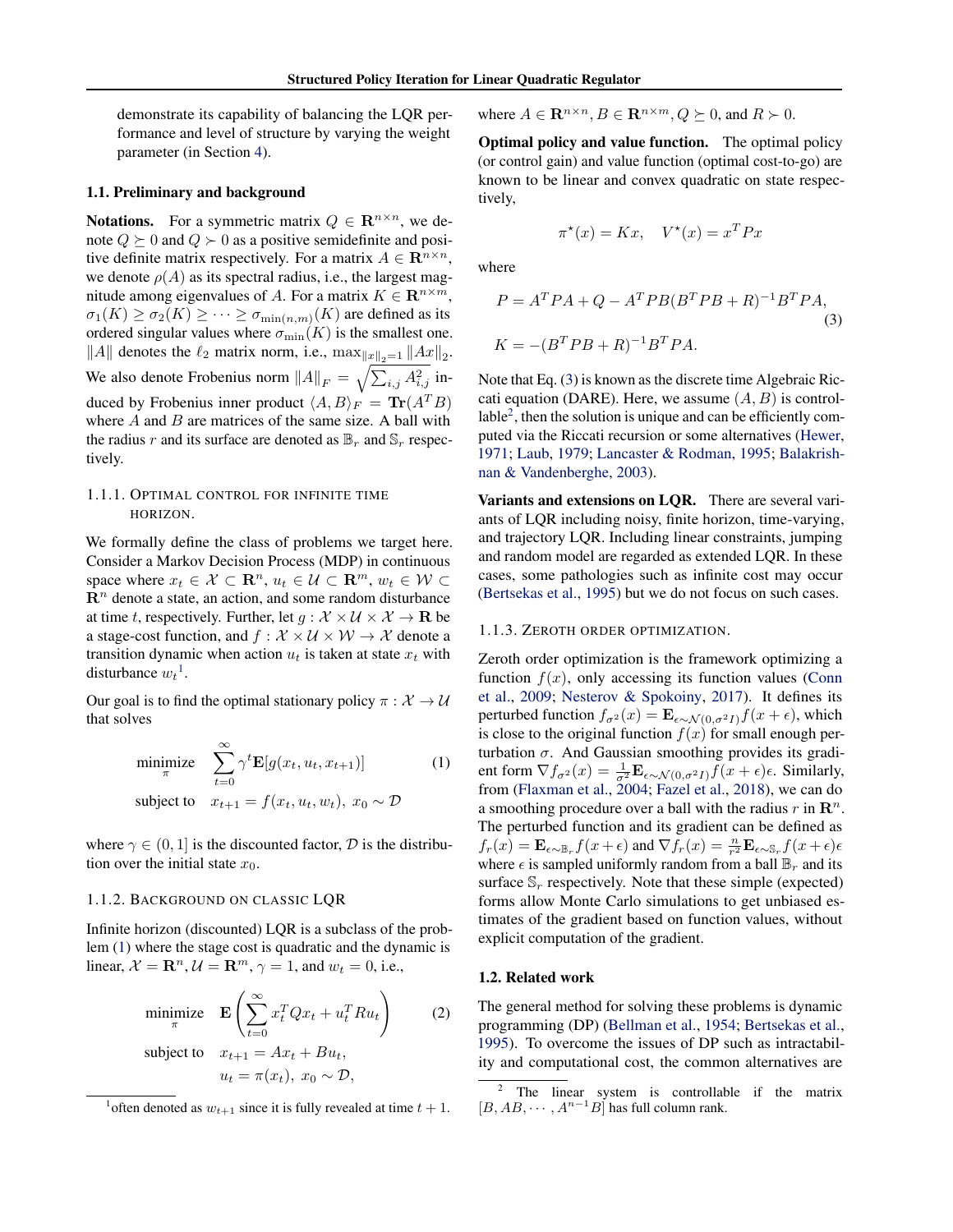<span id="page-2-0"></span>approximated dynamic programming (ADP) [\(Bertsekas &](#page-8-0) [Tsitsiklis,](#page-8-0) [1996;](#page-8-0) [Bertsekas & Shreve,](#page-8-0) [2004;](#page-8-0) [Powell,](#page-9-0) [2007;](#page-9-0) [De Farias & Van Roy,](#page-8-0) [2003;](#page-8-0) [O'Donoghue et al.,](#page-9-0) [2011\)](#page-9-0) or Reinforcement Learning (RL) [\(Sutton et al.,](#page-9-0) [1998\)](#page-9-0) including policy gradient [\(Kakade,](#page-8-0) [2002;](#page-8-0) [Schulman et al.,](#page-9-0) [2017\)](#page-9-0) or Q-learning based methods [\(Watkins & Dayan,](#page-9-0) [1992;](#page-9-0) [Mnih](#page-9-0) [et al.,](#page-9-0) [2015\)](#page-9-0).

LQR. LQR is a classical problem in control that is able to capture problems in continuous state and action space, pioneered by Kalman in the late 1950's [\(Kalman,](#page-8-0) [1964\)](#page-8-0). Since then, many variations have been suggested and solved such as jump LQR, random LQR, (averaged) infinite horizon objective, etc [\(Florentin,](#page-8-0) [1961;](#page-8-0) [Costa et al.,](#page-8-0) [2006;](#page-8-0) [Wonham,](#page-10-0) [1970\)](#page-10-0). When the model is (assumed to be) known, Arithmetic Riccati Equation (ARE) [\(Hewer,](#page-8-0) [1971;](#page-8-0) [Laub,](#page-8-0) [1979\)](#page-8-0) can be used to efficiently compute the optimal value function and policy for generic LQR. Alternatively, we can use eigendecomposition [\(Lancaster & Rodman,](#page-8-0) [1995\)](#page-8-0) or transform it into a semidefinite program (SDP) [\(Balakrishnan &](#page-8-0) [Vandenberghe,](#page-8-0) [2003\)](#page-8-0).

LQR under model uncertainty. When the model is unknown, one class is model-based approaches where the transition dynamics is attempted to be estimated. For LQR, in particular, [\(Abbasi-Yadkori & Szepesvári,](#page-8-0) [2011;](#page-8-0) [Ibrahimi](#page-8-0) [et al.,](#page-8-0) [2012\)](#page-8-0) developed online algorithms with regret bounds where linear dynamic (and cost function) are learned and sampled from some confidence set, but without any computational demonstrations. Another line of work is to utilize robust control with system identification [\(Dean et al.,](#page-8-0) [2017;](#page-8-0) [Recht,](#page-9-0) [2019\)](#page-9-0) with sample complexity analysis [\(Tu & Recht,](#page-9-0) [2017\)](#page-9-0). Certainty Equivalent Control for LQR is also analyzed with suboptimality gap [\(Mania et al.,](#page-9-0) [2019\)](#page-9-0). The other class is model-free approaches where policy is directly learned without estimating dynamics. Regarding discrete time LQR, in particular, Q-learning [\(Bradtke et al.,](#page-8-0) [1994\)](#page-8-0) and policy gradient [\(Fazel et al.,](#page-8-0) [2018\)](#page-8-0) were developed together with lots of mathematically machinery therein. but with little empirical demonstrations.

LOR with structured policy. For continuous time LOR, many work in control literature [\(Wang & Davison,](#page-9-0) [1973;](#page-9-0) [Sandell et al.,](#page-9-0) [1978;](#page-9-0) [Lau et al.,](#page-8-0) [1972\)](#page-8-0) has been studied for sparse and decentralized feedback gain, supported by theoretical demonstrations. Recently, [\(Wytock & Kolter,](#page-10-0) [2013;](#page-10-0) [Lin et al.,](#page-9-0) [2012\)](#page-9-0) developed fast algorithms for a large-scale system that induce the sparse feedback gain utilizing Alternating Direction Method of Multiplier (ADMM), Iterative Shrinkage Thresholding Algorithm (ISTA), Newton method, etc. And, most of these only consider sparse feedback gain under continuous time LQR.

However, to the best of our knowledge, there are few algorithms for discrete time LQR, which take various structured (linear) policies such as sparse, low-rank, or proximity to

some reference policy into account. Furthermore, regarding learning such a structured policy, there is no theoretical work that demonstrates a computational complexity, sample complexity, or the dependency of stable stepsize on algorithm parameters either, even in known-model setting (and model-free setting).

# 2. Structured Policy for LQR

## 2.1. Problem statement: regularized LQR

From standard LQR in Eq. [\(2\)](#page-1-0), we restrict policy to linear class, i.e.,  $u_t = Kx_t$ , and add a regularizer on the policy to induce the policy structure. We formally state a *regularized LQR* problem as

$$
\begin{array}{ll}\n & \text{minimize} & f(K) \\
\text{minimize} & \mathbf{E} \left( \sum_{t=0}^{\infty} x_t^T Q x_t + u_t^T R u_t \right) + \lambda r(K) \quad (4) \\
\text{subject to} & x_{t+1} = A x_t + B u_t, \\
 & u_t = K x_t, \quad x_0 \sim \mathcal{D},\n\end{array}
$$

for a nonnegative parameter  $\lambda \geq 0$ . Here  $f(K)$  is the (averaged) cost-to-go under policy K, and  $r : \mathbf{R}^{n \times m} \to \mathbf{R}$ is a nonnegative convex regularizer inducing the structure of policy K.

Regularizer. Different regularizers induce different types of structures on the policy K. We consider lasso  $r(K)$  =  $||K||_1 = \sum_{i,j} |K_{i,j}|$ , group lasso  $r(K) = ||K||_{\mathcal{G},2}$  $\sum_{g \in \mathcal{G}} ||K_g||_2$  where  $K_g \in \mathbf{R}^{|g|}$  is the vector consisting of a index set g, and nuclear-norm  $r(K) = ||K||_* = \sum_i \sigma_i(K)$ where  $\sigma_i(K)$  is the *i*th largest singular value of K. These induces sparse, block sparse, and low-rank structure respectively. For a given reference policy  $K^{\text{ref}} \in \mathbb{R}^{n \times m}$ , we can similarly consider  $||K - K^{\text{ref}}||_1$ ,  $||K - K^{\text{ref}}||_{\mathcal{G},2}$ , and  $\|K - K^{\text{ref}}\|_{*}$ , penalizing the proximity (in different metric) to the reference policy  $K^{\text{ref}}$ .

Non-convexity. For a standard (unregularized) LQR, the objective function  $f(K)$  is known to be not convex, quasiconvex, nor star-convex, but to be gradient dominant. Therefore, all the stationary points are optimal as long as  $\mathbf{E}[x_0 x_0^T] \succ 0$  (see Lemma 2,3, in [\(Fazel et al.,](#page-8-0) [2018\)](#page-8-0)). However, in regularized LQR, all the stationary points of Eq. (4) may not be optimal under the existence of multiple stationary points. (See the supplementary material for the detail.)

# 2.2. Structured Policy Iteration (S-PI)

Eq. (4) can be simplified into

$$
\text{minimize} \quad F(K) := f(K) + \lambda r(K). \tag{5}
$$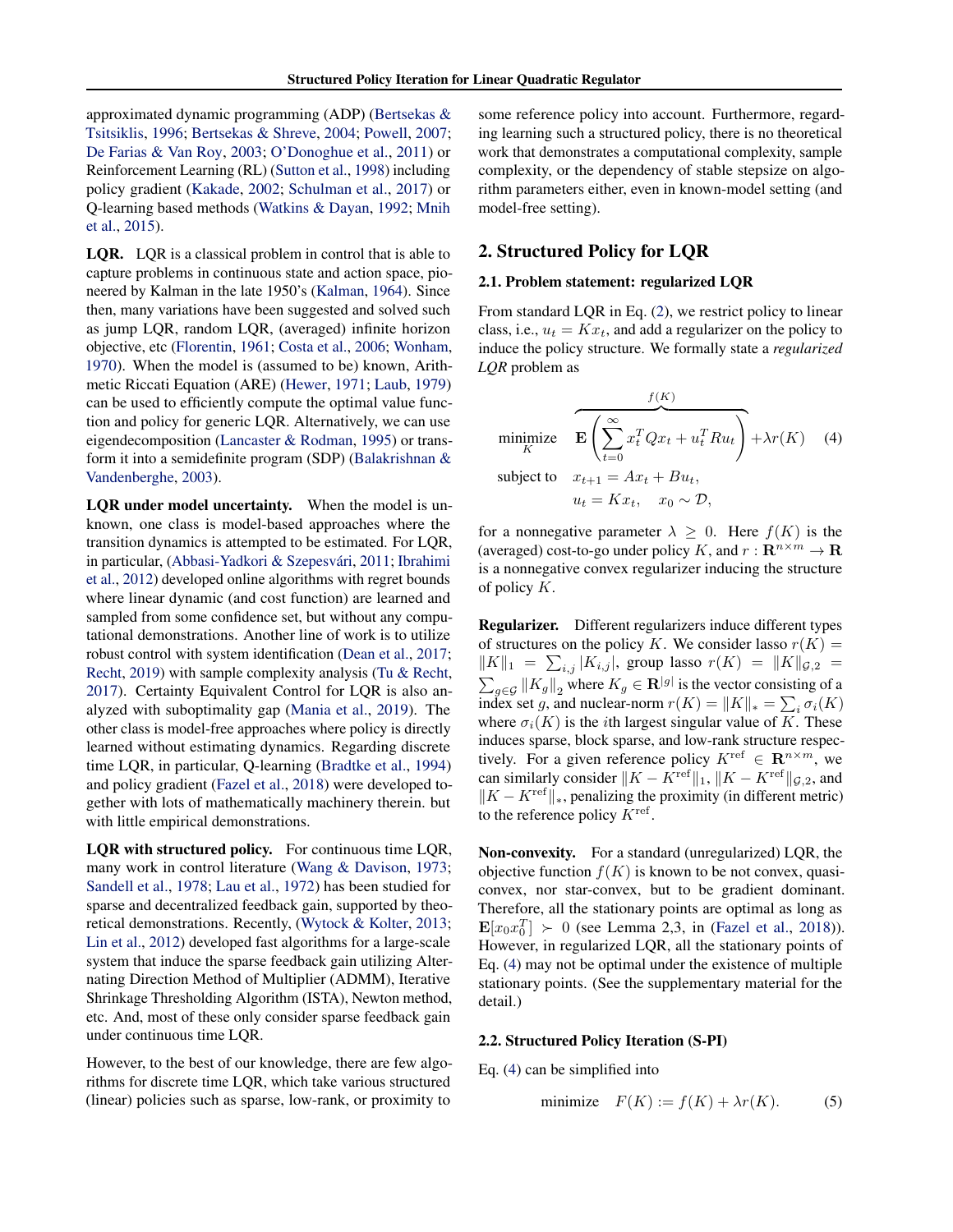<span id="page-3-0"></span>Here  $f(K) = \text{Tr}(\Sigma_0 P)$  where  $\Sigma_0 = \mathbf{E}[x_0 x_0]$  is the covariance matrix of initial state and  $P$  is the quadratic value matrix satisfying the following Lyapunov equation

$$
(A + BK)^T P (A + BK) - P + Q + K^T R K = 0.
$$
 (6)

We introduce the *Stuctured Policy Iteration* (S-PI) in Algorithm 1 to solve Eq. [\(5\)](#page-2-0). The S-PI algorithm consists of two parts: (1) policy evaluation and (2) policy improvement. In the policy evaluation part, we solve Lyapunov equations to compute the quadratic value matrix  $P$  and covariance matrix  $\Sigma$ . In the policy improvement part, we try to improve the policy while encouraging some structure, via the proximal gradient method with proper choice of an initial stepsize and a backtracking linesearch strategy.

Algorithm 1 Stuctured Policy Iteration (S-PI)

- 1: given initial stable policy  $K^0$  and initial state covariance matrix  $\Sigma_0 = \mathbf{E}[x_0 x_0^T]$ , linesearch factor  $\beta < 1$ .
- 2: repeat
- 3: (1) Policy (and covariance) evaluation:
- 4: compute  $(P^i, \Sigma^i)$  satisfying Lyapunov equations

$$
(A + BK^i)^T P^i (A + BK^i) - P^i + Q + (K^i)^T R K^i = 0,
$$
  

$$
(A + BK^i) \Sigma^i (A + BK^i)^T - \Sigma^i + \Sigma_0 = 0.
$$

return  $(P^i, \Sigma^i)$ 

- 5: (2) Policy improvement:
- 6: initial stepsize  $\eta_i = \mathcal{O}(1/\lambda)$ .
- 7: compute gradient at  $K$

$$
\nabla_K f(K^i) = 2\left(\left(R + B^T P^i B\right) K^i + B^T P^i A\right) \Sigma^i
$$

- 8: repeat
- 9:  $\eta_i := \beta \eta_i$ .
- 10:  $K^{i+1} \leftarrow \text{ProxGrad}(\nabla f(K^i), \eta_i, r, \lambda)$  (in Alg. 2).
- 11: until linesearch (7) criterion is satisfied. **return** next iterate  $K^{i+1}$ .
- 12: **until** stopping criterion  $||K^{i+1} K^i|| \leq \epsilon$  is satisfied.

### **Algorithm 2 Subroutine:**  $ProxGrad(\nabla f(K), \eta, r, \lambda)$

1: **Input** gradient oracle  $\nabla f(K)$ , stepsize  $\eta$ , and regularization r and its parameter  $\lambda$ 

2: take gradient step

$$
G \leftarrow K - \eta \nabla_K f(K)
$$

3: take proximal step

$$
K^+ \leftarrow \operatorname{prox}_{r(\cdot), \lambda \eta}(G)
$$
  
 := 
$$
\operatorname*{argmin}_{K} r(K) + \frac{1}{2\lambda\eta} \|K - G\|_{F}^{2}
$$
  
4: **return**  $K^+$ 

Sensitivity to initial and fixed stepsize choice. Note that we use the initial stepsize  $\eta = O(1/\lambda)$  as a rule of thumb

whereas the typical initial stepsize [\(Barzilai & Borwein,](#page-8-0) [1988;](#page-8-0) [Wright et al.,](#page-10-0) [2009;](#page-10-0) [Park et al.,](#page-9-0) [2020\)](#page-9-0) does not depend on the regularization parameter  $\lambda$ . This stepsize choice is motivated by theoretical analysis (see Lemma [3](#page-4-0) in Section [2.3\)](#page-4-0) as well as empirical demonstration (see Fig. [1](#page-6-0) in Section [4\)](#page-6-0). This order of stepsize automatically scales well when experimenting over various  $\lambda$ s, alleviating iteration counts and leading to a faster algorithm in practice. It turns out that proximal gradient step is very sensitive to stepsizes, often leading to an unstable policy K with  $\rho(A + BK) \ge 1$ or requiring a large number of iteration counts to converge. Therefore, we utilize linesearch over fixed stepsize choice.

Linesearch. We adopt a backtracking linesearch (See [\(Parikh et al.,](#page-9-0) [2014\)](#page-9-0)). Given  $\eta_i$ ,  $K^i$ ,  $\nabla f(K^i)$ , and the potential next iterate  $K^{i+1}$ , it check if the following criterion (the stability and the decrease of the objective) is satisfied,

$$
f(K^{i+1}) \le f(K^i) - \eta_i \text{Tr}(\nabla f(K^i)^T G_{\eta_i}(K^i))
$$
  
+  $\frac{\eta_i}{2} ||G_{\eta_i}(K^i)||_F^2$ , (7)  
 $\rho(A + BK^{i+1}) < 1$ ,

where  $G_{\eta_i}(K) = \frac{1}{\eta_i}(K - \mathbf{prox}_{r,\lambda\eta_i}(K - \eta_i \nabla f(K)))$  and  $\rho(\cdot)$  is the spectral radius. Otherwise, it shrinks the stepsize  $\eta_i$  by a factor of  $\beta < 1$  and check it iteratively until Eq. (7) is satisfied.

Stabilizing sequence of policy. We can start with a stable policy  $K^0$ , meaning  $\rho(A + BK^0) < 1$ . For example, under the standard assumptions on  $A, B, Q, R$ , Riccati recursion provides a stable policy, the solution of standard LQR in Eq. [\(2\)](#page-1-0). Then, satisfying the linesearch criterion in Eq. (7) subsequently, the rest of the policies  $\{K^i\}$  are a stabilizing sequence.

Computational cost. The major cost incurs when solving the Lyapunov equations in the policy (and covariance) evaluation step. Note that if  $A + BK$  is stable, so does  $(A + BK)^T$  since they share the same eigenvalues. Under the stability, each Lyapunov equation in Eq. (7) has a unique solution with the computational cost  $O(n^3)$  [\(Jaimoukha](#page-8-0) [& Kasenally,](#page-8-0) [1994;](#page-8-0) [Li & White,](#page-9-0) [2002\)](#page-9-0). Additionally, we can solve a sequence of Lyapunov equations with less cost, via using iterative methods with adopting the previous one (warm-start) or approximated one.

#### 2.2.1. REGULARIZER AND PROXIMAL OPERATOR

For various regularizers mentioned in Section [2.1,](#page-2-0) each has the closed-form solution for its proximal operator [\(Rock](#page-9-0)[afellar,](#page-9-0) [1976;](#page-9-0) [Parikh et al.,](#page-9-0) [2014;](#page-9-0) [Park et al.,](#page-9-0) [2020\)](#page-9-0). Here we only include a few representative examples and refer to the supplementary material for more examples.

Lemma 1 (Examples of proximal operator).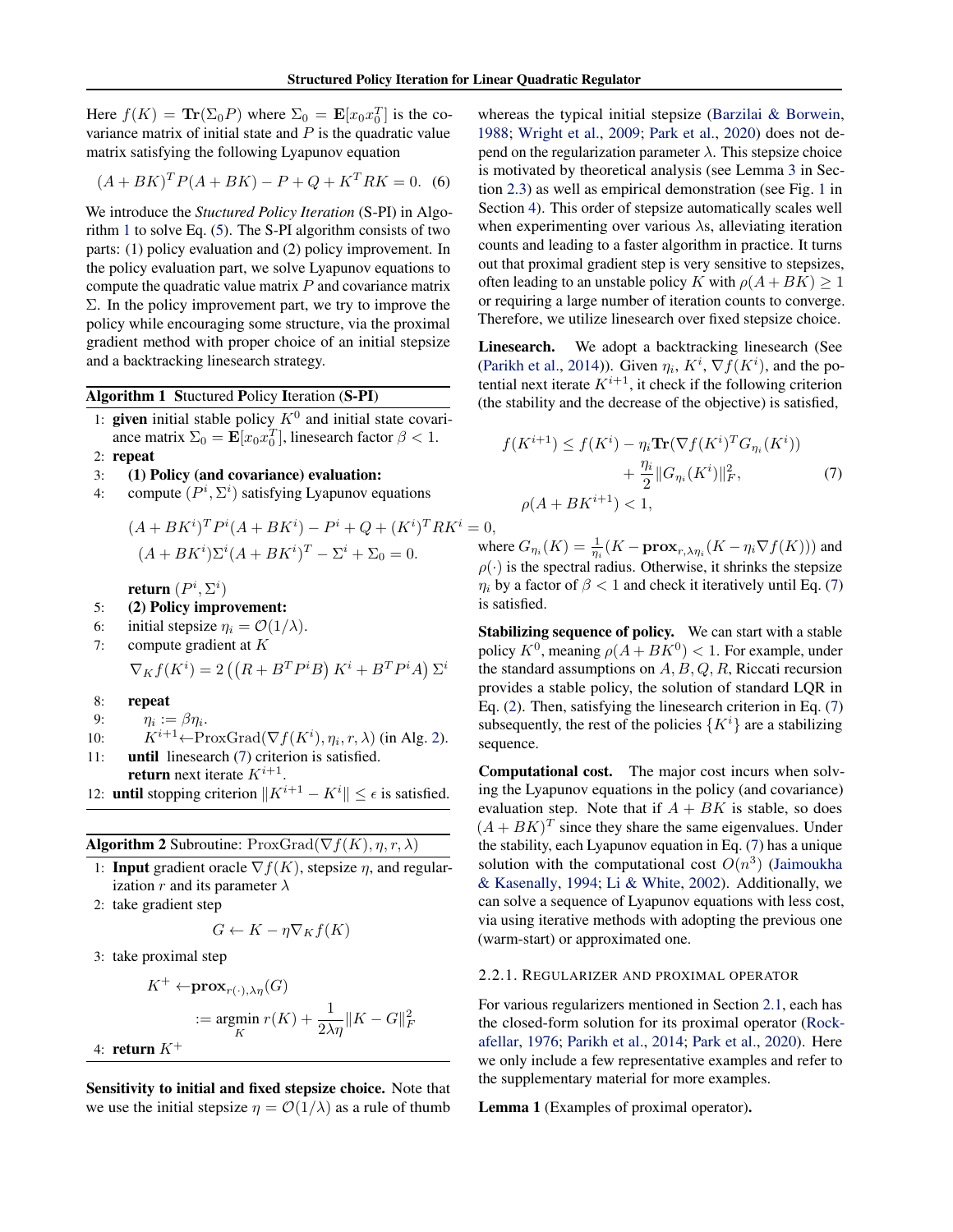<span id="page-4-0"></span>*1. Lasso. For*  $r(K) = ||K||_1$ ,

$$
\left(\mathbf{prox}_{r,\lambda\eta}(K)\right)_{i,j} = \text{sign}(K_{i,j})\left(|K_{i,j}| - \lambda\eta\right)_{+}.
$$

*And we denote*  $\mathbf{prox}_{r, \lambda \eta}(K) := S_{\lambda \eta}(K)$  *as a softthresholding operator.*

*2. Nuclear norm. For*  $r(K) = ||K||_*$ ,

$$
\mathbf{prox}_{r,\lambda\eta}(K) = U \mathbf{diag}(S_{\lambda\eta}(\sigma))V^T.
$$

where  $K = U \text{diag}(\sigma) V^T$  is singular value decompo*sition with singular values*  $\sigma \in \mathbf{R}^{\min(n,m)}$ .

3. **Proximity to**  $K^{\text{ref}}$ . For  $r(K) = ||K - K^{\text{ref}}||$ 2 F *,*

$$
\mathbf{prox}_{r,\lambda\eta}(K) = \frac{2\lambda\eta K^{\text{ref}} + K}{2\lambda\eta + 1}.
$$

# 2.3. Convergence analysis of S-PI

Recall that  $\|\cdot\|$ ,  $\|\cdot\|_F$ ,  $\sigma_{\min}(\cdot)$  is  $\ell_2$  matrix norm, Frobenius norm, and smallest singular value, as mentioned in Section [1.1.](#page-1-0) First, we start with (local) smoothness and strong convexity around a stable policy. Here we regard a policy K is stable if  $\rho(A + BK) < 1$ .

Assumptions.  $\rho(A + BK^0) < 1$ ,  $\Sigma_0 = \mathbf{E}x_0 x_0^T > 0$ ,<br>  $||K^0 - K^*|| \leq \Delta$ , and  $||K^{\text{ref}} - K^*|| \leq \Delta$ .

Lemma 2. *For stable* K*,* f(K) *is smooth (in local) with*

$$
L_K = 4||\Sigma(K)|| ||R + B^T P(K)B|| < \infty,
$$

*within local ball around*  $K \in \mathcal{B}(K; \rho_K)$  *where the radius*  $\rho_K$  *is* 

$$
\rho_K = \frac{\sigma_{\min}(\Sigma_0)}{4\|\Sigma(K)\| (\|A + BK\| + 1) \|B\|} > 0.
$$

*And* f(K) *is strongly convex (in local) with*

$$
m = \sigma_{\min}(\Sigma_0)\sigma_{\min}(R) > 0.
$$

Then, we provide a proper stepsize that guarantees one iteration of proximal gradient step is still inside of the stable and (local) smooth ball  $\mathcal{B}(K; \rho_K)$ .

**Lemma 3.** Let  $K^+$  =  $\mathbf{prox}_{r,\lambda\eta}(K - \eta \nabla f(K))$ . Then

$$
K^+ \in \mathcal{B}(K; \rho_K)
$$

holds for any  $0 < \eta < \eta_K^{\lambda,r}$  where  $\eta_K^{\lambda,r}$  is given as

$$
\eta_K^{\lambda,r} = \begin{cases} \frac{\rho_K}{\|\nabla f(K)\| + \lambda nm} & r(K) = \|K\|_1 \\ \frac{\rho_K}{\|\nabla f(K)\| + \lambda \min(n,m)} & r(K) = \|K\|_* \\ \frac{\rho_K}{2\|\nabla f(K)\| + 2\lambda \|K - K^{\text{ref}}\|} & r(K) = \|K - K^{\text{ref}}\|_F^2 \end{cases}.
$$

Next proposition describes that next iterate policy has the decrease in function value and is stable under sufficiently small stepsize.

Proposition 1. *Assume* A + BK *is stable. For any step* $size \space 0 < \eta \leq \min_{\substack{L,K \ LK}}(\frac{1}{L_K}, \eta_K^{\lambda,r})$  and next iterate  $K^+ =$  $\mathbf{prox}_{r, \eta \lambda}(K - \eta \nabla f(K)),$ 

$$
\rho(A + BK^+) < 1 \tag{8}
$$

$$
F(K^{+}) \le F(K) - \frac{1}{2\eta} \|K - K^{+}\|_{F}^{2} \tag{9}
$$

*holds.*

We also derive the bound on stepsize in Lemma 3, not dependent on iteration numbers.

**Lemma 4.** Assume that  ${K^i}_{i=0,\ldots}$  is a stabilizing *sequence and associated*  $\{f(K^i)\}_{i=0,\dots}$  and  $\{\|K^i K^*||_F$ <sub>i=0,...</sub> *are decreasing sequences. Then, Lemma* 3 *holds for*

$$
\eta^{\lambda,r} = \begin{cases} \frac{\rho^L}{\rho^f + \lambda nm} & r(K) = \|K\|_1\\ \frac{\rho^L}{\rho^f + \lambda \min(n,m)} & r(K) = \|K\|_*\\ \frac{\rho^L}{2\rho^f + 4\lambda \Delta} & r(K) = \|K - K^{\text{ref}}\|_F^2 \end{cases} . (10)
$$

*where*

$$
\rho^{f} = 2 \frac{F(K^{0})}{\sigma_{\min}(Q)} \bigg( \left\| B^{T} \right\| \frac{F(K^{0})}{\sigma_{\min}(\Sigma_{0})} \left\| A \right\| + \left\| R \right\| + \left\| B^{T} \right\| \frac{F(K^{0})}{\sigma(\Sigma_{0})} \left\| B \right\| \bigg) (\Delta + \left\| K^{\star} \right\|) \bigg),
$$

$$
\rho^{L} = \frac{\sigma_{\min}(\Sigma_{0})^{2}}{8F(K^{0})\| B \|}.
$$

Now we prove that the S-PI in Algorithm [1](#page-3-0) converges to the stationary point linearly.

**Theorem [1](#page-3-0).**  $K^i$  from Algorithm 1 converges to the station*ary point* K? *. Moreover, it converges linearly, i.e., after* N *iterations,*

$$
\left\|K^{N} - K^{\star}\right\|_{F}^{2} \leq \left(1 - \frac{1}{\kappa}\right)^{N} \left\|K^{0} - K^{\star}\right\|_{F}^{2}.
$$

*Here,*  $\kappa = 1/(\eta_{\min} \sigma_{\min}(\Sigma_0) \sigma_{\min}(R))) > 1$  *where* 

$$
\eta_{\min} = h_{\eta} \left( \sigma_{\min}(\Sigma_0), \sigma_{\min}(Q), \frac{1}{\lambda}, \frac{1}{\|A\|}, \frac{1}{\|B\|}, \frac{1}{\|R\|}, \frac{1}{\Delta}, \frac{1}{F(K^0)} \right), \quad (11)
$$

*for some non-decreasing function*  $h_n$  *on each argument.* 

Note that (the global bound on) stepsize  $\eta_{\text{min}}$  is inversely proportional to  $\lambda$ , which motivates the initial stepsize in linesearch.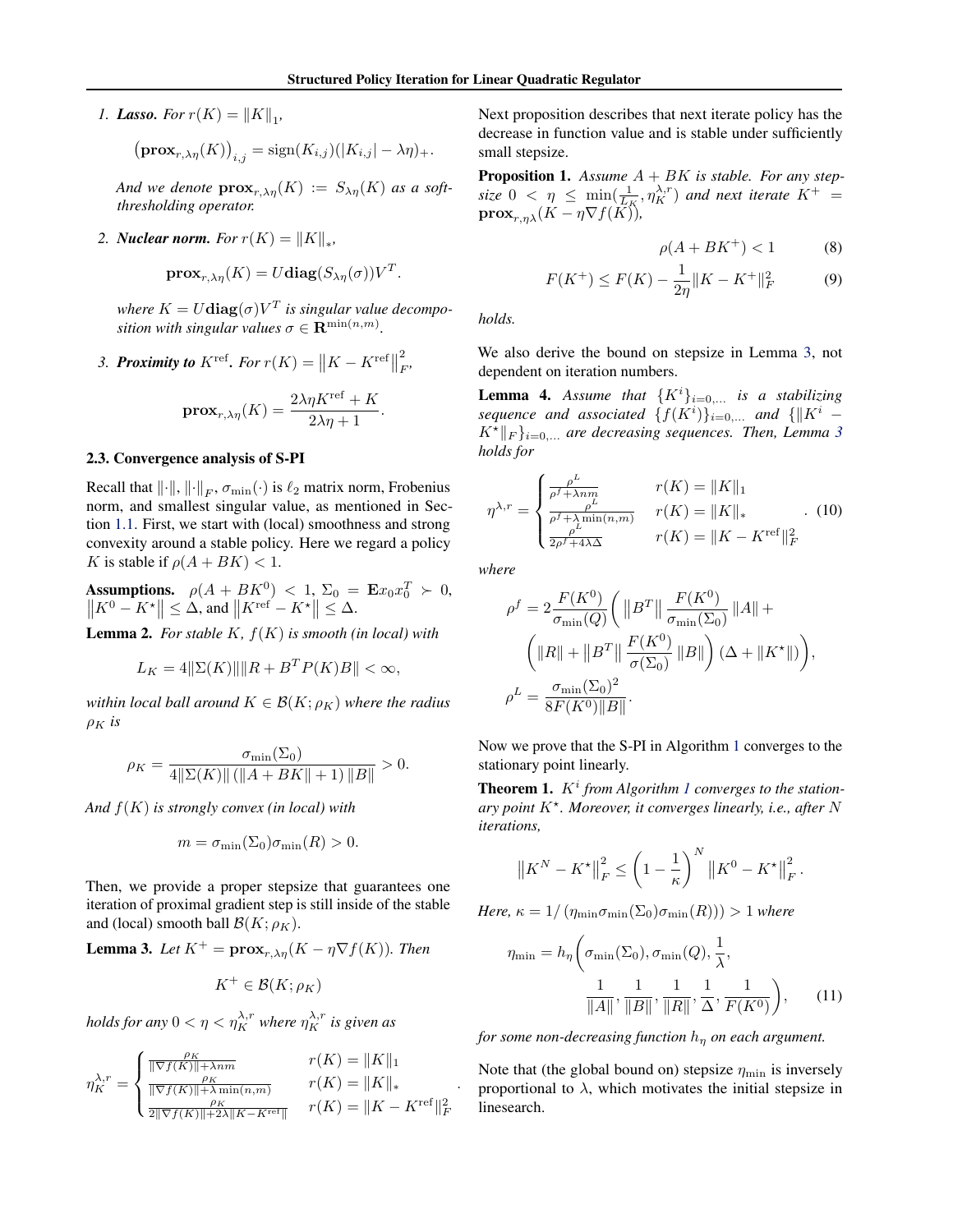<span id="page-5-0"></span>**Corollary 1.** Let  $K^*$  be the stationary point from algorithm *[1.](#page-3-0) Then, after* N *iterations*

$$
N \ge 2\kappa \log \left( \frac{\left\| K^0 - K^{\star} \right\|_F}{\epsilon} \right),
$$

$$
\left\| K^N - K^{\star} \right\|_F \le \epsilon
$$

*holds where*  $\kappa = 1/( \eta_{\min} \sigma_{\min}(\Sigma_0) \sigma_{\min}(R) ) > 1$  *and*  $\eta_{\min}$  *in Eq.* [\(11\)](#page-4-0).

# 3. Toward a Model-Free Framework

In this section, we consider the scenario where the cost function and transition dynamic are unknown. Specifically in model-free setting, policy is directly learned from (trajectory) data without explicitly estimating the cost or transition model. In this section, we extend our Structured Policy Iteration (S-PI) to the model-free setting and prove its convergence.

### 3.1. Model-free Structured Policy Iteration (S-PI)

Note that, in model-free setting, model parameters A, B, Q and R cannot be directly accessed, which hinders the direct computation of P,  $\Sigma$ , and  $\nabla f(K)$  accordingly. Instead, we adopt a smoothing procedure to estimate the gradient based on samples.

Model-free S-PI in Algorithm 3 consists of two steps: (1) policy evaluation step and (2) policy improvement step. In (perturbed) policy evaluation step, perturbation  $U^j$  is uniformly drawn from the surface of the ball with radius  $r$ ,  $\mathbb{S}_r \subset \mathbb{R}^{n \times m}$ . These data are used to estimate the gradient via a smoothing procedure for the policy improvement step. With this approximate gradient, proximal gradient subroutine tries to decrease the objective while inducing the structure of policy. Comparing to (known-model) S-PI in Algorithm [1,](#page-3-0) one important difference is its usage of a fixed stepsize  $\eta$ , rather than an adaptive stepsize from a backtracking linesearch that requires to access function value  $f(K) = \text{Tr}(\Sigma_0 P)$  explicitly.

#### 3.2. Convergence analysis of model-free S-PI

The outline of proof is as following: We first claim that for proper parameters (perturbation, horizon number, numbers of trajectory), the gradient estimate from the smoothing procedure is close enough to actual gradient with high probability. Next we demonstrate that approximate proximal gradient still converges linearly with high probability.

**Theorem 2.** *Suppose*  $F(K^0)$  *is finite,*  $\Sigma_0 \succ 0$ *, and that* x<sup>0</sup> ∼ D *has norm bounded by* D *almost surly. Suppose the parameters in Algorithm 3 are chosen from*

$$
(N_{\text{traj}}, H, 1/r) = h\left(n, \frac{1}{\epsilon}, \frac{1}{\sigma_{\min}(\Sigma_0)\sigma_{\min}(R)}, \frac{D^2}{\sigma_{\min}(\Sigma_0)}\right)
$$

.

Algorithm 3 Model-free Stuctured Policy Iteration (Modelfree S-PI)

- 1: given initial stable policy  $K^0$ , number of trajectories  $N_{\text{traj}}$ , roll-out horizon H, smoothing parameter r, and (fixed) stepsize  $\eta$ .
- 2: repeat

3: (1) (Perturbed) policy evaluation:

- 4: for  $j = 1, \ldots, N_{\text{traj}}$  do
- 5: sample a perturbed policy  $\hat{K}^i = K^i + U^j$  where and  $U^j \sim \text{Uniform}(\mathbb{S}_r)$ .
- 6: roll out  $\hat{K}^i$  from sampled initial state  $x_0 \sim \mathcal{D}$ , over the horizon  $H$  to estimate the cost-to-go

$$
\hat{f}^j = \sum_{t=0}^H g_t
$$

where  $g_t := g(x_t, \hat{K}^i x_t)$  is the stage cost incurred at time t.

7: end for

**return** cost-to-go and perturbation  $\{\hat{f}^j, U^j\}_{j=1}^{N_{\text{traj}}}.$ 

- 8: (2) Policy improvement:
- 9: estimate the gradient

$$
\widehat{\nabla_K f(K^i)} = \frac{1}{N_{\text{traj}}} \sum_{j=1}^{N_{\text{traj}}} \frac{d}{r^2} \hat{f}^j U^j \qquad (12)
$$

10: 
$$
K^{i+1}
$$
  $\leftarrow$  ProxGrad( $\widehat{\nabla_K f(K^i)}$ ,  $\eta$ ,  $r$ ,  $\lambda$ ) (in Alg. 2).  
return next iterate  $K^{i+1}$ .

11: **until** stopping criterion  $||K^{i+1} - K^i|| \leq \epsilon$  is satisfied.

*for some polynomials* h*. Then, with the same stepsize in Eq.* [\(11\)](#page-4-0)*, there exist iteration* N *at most*  $4\kappa\log\left(\frac{\left\|K^0-K^\star\right\|_F}{\epsilon}\right)$  $\left\| K^N - K^{\star} \right\| \leq \epsilon$  with at *least*  $1 - o(\epsilon^{n-1})$  *probability. Moreover, it converges linearly,*

$$
\left\|K^{i} - K^{\star}\right\|^{2} \leq \left(1 - \frac{1}{2\kappa}\right)^{i} \left\|K^{0} - K^{\star}\right\|^{2},
$$

*for the iteration*  $i = 1, ..., N$ , where  $\kappa =$  $\eta \sigma_{\min}(\Sigma_0) \sigma_{\min}(R) > 1.$ 

Remark. For (unregularized) LQR, the model-free policy gradient method [\(Fazel et al.,](#page-8-0) [2018\)](#page-8-0) is the first one that adopted a smoothing procedure to estimate the gradient. Similar to this, our model-free S-PI for regularized LQR also has several major challenges for deploying in practice. First one is that finding an initial policy with finite  $F(K^0)$ is non-trivial, especially when the open loop system is unstable, i.e.,  $\rho(A) \geq 1$ . Second one is its sensitivity to fixed stepsize  $\eta$  as in the known model setting (in Section [2.2\)](#page-2-0), wrong choice of which easily makes it divergent. Note that these two challenges hold over most of gradient based methods for LQR including policy gradient [\(Fazel et al.,](#page-8-0) [2018\)](#page-8-0),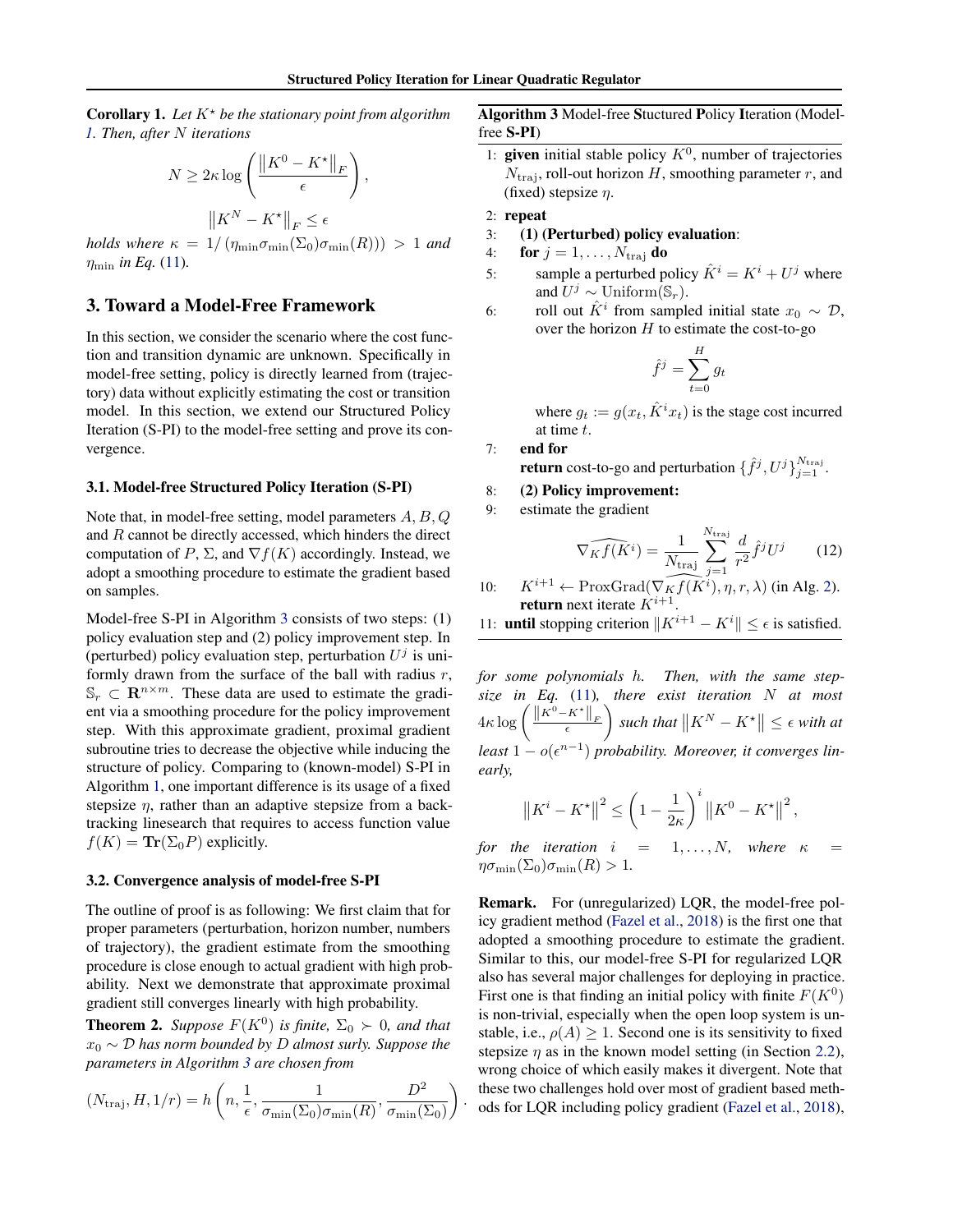<span id="page-6-0"></span>trust region policy optimization (TRPO) [\(Schulman et al.,](#page-9-0) [2015\)](#page-9-0), or proximal policy optimization (PPO) [\(Schulman](#page-9-0) [et al.,](#page-9-0) [2017\)](#page-9-0). Last one is the joint sensitivity to multiple parameters  $N_{\text{traj}}$ ,  $H, r$ , which may lead to high variance or large sub-optimality gap. On the other hand, REINFORCE [\(Williams,](#page-10-0) [1992\)](#page-10-0) may suffer less variance, but with another potential difficulty: estimating the state-action value function  $Q(x, u)$ . Moreover, it is not clear how to derive a structured policy. However, here we adopted smoothing procedures that enable us to theoretically analyze the convergence rate and parameter dependency.

# 4. Experiments

In experiments, we consider a LQR system for the purpose of validating the theoretical results and basic properties of the S-PI algorithm. As mentioned in Section [3.2,](#page-5-0) the simple example with an unstable open loop system, i.e.,  $\rho(A) > 1$ , is extremely sensitive to parameters even under known model setting, which may make it less in favor of the generic model-free RL approaches to deploy. Please note that our objective is total LQR cost-to-go in Eq. [\(2\)](#page-1-0) more difficult than LQR cost-to-go averaged over time-horizon that some of works [\(Mania et al.,](#page-9-0) [2018\)](#page-9-0) considered. Under this difficulty, we demonstrate the properties of S-PI such as parameter sensitivity, convergence behaviors, and capability of balancing between LQR performance and policy structures. Finally, we illustrate the scalability of algorithms over various system dimensions.

### 4.1. Synthetic systems

In these experiments, we use the unstable Laplacian system [\(Recht,](#page-9-0) [2019\)](#page-9-0).

Large Laplacian dynamics.  $A \in \mathbb{R}^{n \times n}$  where

$$
A_{ij} = \begin{cases} 1.1, & i = j \\ 0.1, & i = j + 1 \text{ or } j = i + 1 \\ 0, & \text{otherwise} \end{cases}
$$

 $B = Q = I_n \in \mathbf{R}^{n \times n}$  and  $R = 1000 \times I_n \in \mathbf{R}^{n \times n}$ .

Synthetic system parameters. For the Laplacian system, we regard  $(n, m) = (3, 3), (n, m) = (20, 20)$ , and  $(n, m) = (10<sup>3</sup>, 10<sup>3</sup>)$  dimension as small, medium, and large size of system. In addition, we experiment with Lasso regularizer over various  $\lambda = 10^{-2} \sim 10^6$ .

#### 4.2. Algorithm parameters

Based on our theoretical results (Lemma [3\)](#page-4-0) and sensitivity experiments that empirically show the dependency of stepsize  $\eta$  on  $\lambda$  (in Fig. 1), we set the initial stepsize  $\eta = \frac{1}{\lambda}$ . For the backtracking linesearch, we set  $\beta = \frac{1}{2}$  and the convergence tolerance  $\epsilon_{\text{tol}} = 10^{-6}$ . We start with an initial policy



Figure 1. Largest fixed stepsize leading stable system as  $\lambda$  varies. This demonstrates that stepsize  $\eta_{\text{fixed}} \propto \frac{1}{\lambda}$ .



Figure 2. Convergence behavior of the Structured Policy Iteration (S-PI) with fixed stepsize for Laplacian system of  $(n, m) = (3, 3)$ with  $\lambda = 3000$ .

 $K^0$  from Riccati recursion.

### 4.3. Results

We denote the stationary point from S-PI (at each  $\lambda > 0$ ) as  $K^*$  and the solution of the (unregularized) LQR as  $K^{lqr}$ .

**Dependency of stepsize**  $\eta$  on  $\lambda$ . Under the same problem but with different choices of weight  $\lambda$ , the largest fixed stepsize  $\eta$  that demonstrates the sequence of stable systems, i.e.,  $A + BK^i < 1$  actually varies, as Lemma [3](#page-4-0) implies. Fig. 1 shows that the largest stepsize diminishes as  $\lambda$  increases. This motivates the choice of the initial stepsize (in linesearch) to be inversely proportional to  $\lambda$ .

Convergence behavior and stepsize sensitivity. S-PI with a linesearh strategy converges very fast, within 2-3 iterations for most of the Laplacian system with dimension  $n = 3 \sim 10^3$  and weight  $\lambda = 10^{-2} \sim 10^6$ . However, S-PI with fixed stepsize may perform with subtlety even though the fixed stepsize choice is common in typical optimization problems. In Fig. 2, S-PI with fixed stepsize for the small Laplacian system  $(n, m) = (3, 3)$  gets very close to optimal but begins to deviate after a certain amount of iterations. Note that it was performed over long iterations with small enough stepsize  $\eta_{\text{fixed}} = 3 \times 10^{-5}$ . Please refer to supplementary materials for more detailed results over various stepsizes. This illustrates that a linesearch strategy can be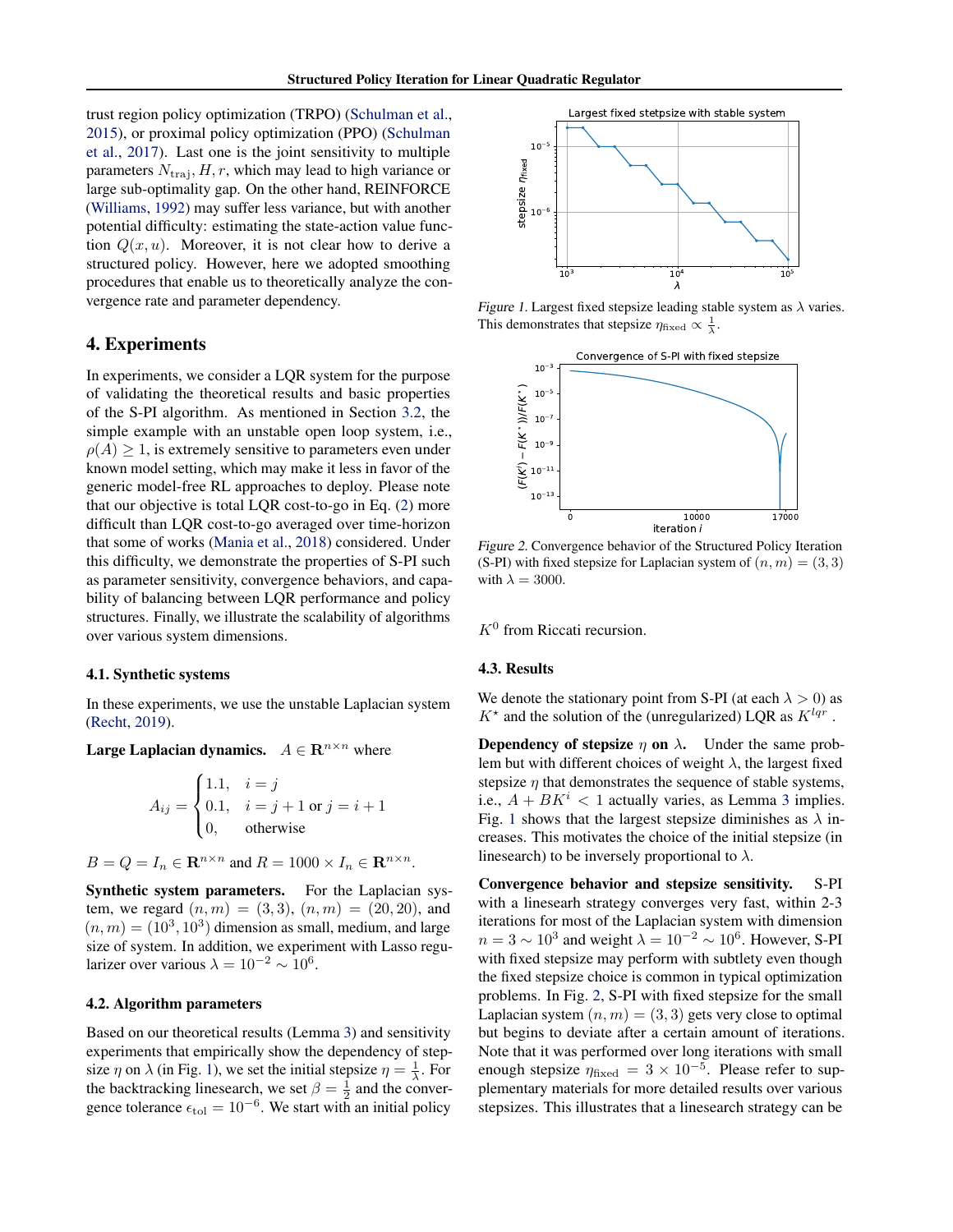

Figure 3. As  $\lambda$  become larger, the LQR cost slightly increases (top) within range  $\lambda < 615$  whereas sparsity is significantly improved by 50% (bottom) for a Laplacian system with  $(n, m) = (20, 20)$ .



Figure 4. Sparse pattern of policy with  $\lambda = 600$  and  $\lambda = 620$ respectively for a Laplacian system with  $n = 20$ .

essential in S-PI (or even for the existing policy gradient method for LQR [\(Fazel et al.,](#page-8-0) [2018\)](#page-8-0)), even though the convergence analysis was shown with some fixed stepsize (but difficult to compute in practice).

Trade off between LQR performance and structure K. In Fig. 3 for a medium size Laplacian system, we show that as  $\lambda$  increases, the LQR cost  $f(K^*)$  increases whereas cardinality decreases (sparsitiy is improved). Note that the LQR performance barely changes (or is slightly worse) for  $\lambda \leq 615$  but the sparsity is significantly improved by more than 50%. In Fig. 4, we show the sparsity pattern (location of non-zero elements) of the policy matrix with  $\lambda = 600$ and  $\lambda = 620$ .

**Scalability & runtime performance.** In Fig. 5, we report the runtime for Laplacian system of  $n = 10, \ldots, 500$ . Notably, it shows the scalability of S-PI, as it takes less than 2 minutes to solve a large system with  $n = 500$  dimensions, where we used a MacBook Air (with a 1.3 GHz Intel Core i5 CPU) for experiments. These results demonstrate its applicability to large-scale problems in practice.



Figure 5. The elapsed time (sec.) until S-PI converges over  $n =$  $10, \ldots, 500$  for the Laplacian system.

### 5. Conclusion and Discussion

In this paper, we formulated a regularized LQR problem to derive a structured linear policy and provided an efficient algorithm, Structured Policy Iteration (S-PI). We proved that S-PI guarantees to converge linearly under a proper choice of stepsize, keeping the iterate within the set of stable policy as well as decreasing the objective at each iteration. In addition, we extended S-PI for model-free setting, utilizing a smoothing procedure. We also proved its convergence guarantees with high probability under a proper choice of parameters including stepsize, horizon counts, trajectory counts, etc. In the experiments, we examined some basic properties of the S-PI such as sensitivity on stepsize and regularization parameters to convergence behaviors, which turned out to be more critical than typical optimization problems. Lastly, we demonstrated that our method is effective in terms of balancing the quality of solution and structures.

We leave for future work the practical application of other penalty functions such as low-rank and proximity regularization. There are also new extensions on using proximal Newton or proximal natural gradient method as a subroutine, beyond what was developed in S-PI in Section [2,](#page-2-0) which could be further analyzed. Even though model-free algorithm for regularized LQR was suggested with theoretical guarantees, it is extremely difficult to deploy in practice, like most of model-free approaches for LQR. Finally, developing algorithm reducing variance for (regularized) LQR, possibly like [\(Papini et al.,](#page-9-0) [2018;](#page-9-0) [Park & Ryu,](#page-9-0) [2020\)](#page-9-0), as well as some practical rule of thumb on the choice of hyperparameters is another class of important problems to tackle toward model-free settings.

We described a new class of discrete time LQR problems that have yet to be studied theoretically and practically. And we discussed and demonstrated how such problems can be of practical importance despite them not being well-studied in the literature.While a few application were covered for this new class of problems, each of these contributions would open up our framework to new potential applications, providing additional benefits to future research on this topic.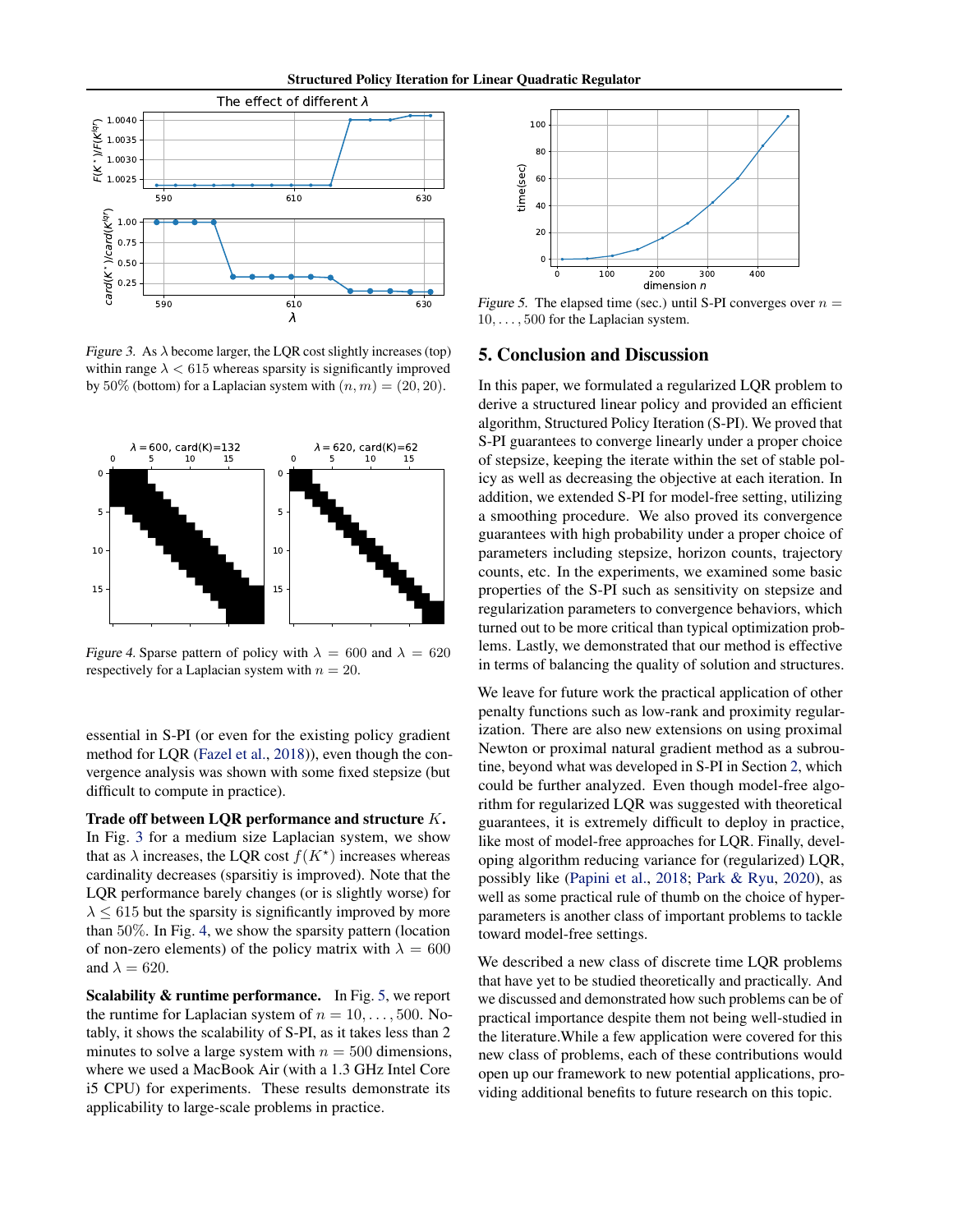# <span id="page-8-0"></span>References

- Abbasi-Yadkori, Y. and Szepesvári, C. Regret bounds for the adaptive control of linear quadratic systems. In *Proceedings of the 24th Annual Conference on Learning Theory*, pp. 1–26, 2011.
- Al Borno, M., De Lasa, M., and Hertzmann, A. Trajectory optimization for full-body movements with complex contacts. *IEEE transactions on visualization and computer graphics*, 19(8):1405–1414, 2012.
- Anderson, B. D. and Moore, J. B. *Optimal control: linear quadratic methods*. Courier Corporation, 2007.
- Balakrishnan, V. and Vandenberghe, L. Semidefinite programming duality and linear time-invariant systems. *IEEE Transactions on Automatic Control*, 48(1):30–41, 2003.
- Barzilai, J. and Borwein, J. M. Two-point step size gradient methods. *IMA journal of numerical analysis*, 8(1):141– 148, 1988.
- Bellman, R. et al. The theory of dynamic programming. *Bulletin of the American Mathematical Society*, 60(6): 503–515, 1954.
- Bertsekas, D. P. and Shreve, S. *Stochastic optimal control: the discrete-time case*. 2004.
- Bertsekas, D. P. and Tsitsiklis, J. N. *Neuro-dynamic programming*, volume 5. Athena Scientific Belmont, MA, 1996.
- Bertsekas, D. P., Bertsekas, D. P., Bertsekas, D. P., and Bertsekas, D. P. *Dynamic programming and optimal control*, volume 1. Athena scientific Belmont, MA, 1995.
- Bradtke, S. J., Ydstie, B. E., and Barto, A. G. Adaptive linear quadratic control using policy iteration. In *Proceedings of 1994 American Control Conference-ACC'94*, volume 3, pp. 3475–3479. IEEE, 1994.
- Conn, A. R., Scheinberg, K., and Vicente, L. N. *Introduction to derivative-free optimization*, volume 8. Siam, 2009.
- Costa, O. L. V., Fragoso, M. D., and Marques, R. P. *Discretetime Markov jump linear systems*. Springer Science & Business Media, 2006.
- De Farias, D. P. and Van Roy, B. The linear programming approach to approximate dynamic programming. *Operations research*, 51(6):850–865, 2003.
- Dean, S., Mania, H., Matni, N., Recht, B., and Tu, S. On the sample complexity of the linear quadratic regulator. *Foundations of Computational Mathematics*, pp. 1–47, 2017.
- Elmaghraby, S. E. Resource allocation via dynamic programming in activity networks. *European Journal of Operational Research*, 64(2):199–215, 1993.
- Fazel, M., Ge, R., Kakade, S. M., and Mesbahi, M. Global convergence of policy gradient methods for the linear quadratic regulator. *arXiv preprint arXiv:1801.05039*, 2018.
- Flaxman, A. D., Kalai, A. T., and McMahan, H. B. Online convex optimization in the bandit setting: gradient descent without a gradient. *arXiv preprint cs/0408007*, 2004.
- Florentin, J. J. Optimal control of continuous time, markov, stochastic systems. *International Journal of Electronics*, 10(6):473–488, 1961.
- Hewer, G. An iterative technique for the computation of the steady state gains for the discrete optimal regulator. *IEEE Transactions on Automatic Control*, 16(4):382–384, 1971.
- Ibrahimi, M., Javanmard, A., and Roy, B. V. Efficient reinforcement learning for high dimensional linear quadratic systems. In *Advances in Neural Information Processing Systems*, pp. 2636–2644, 2012.
- Jaimoukha, I. M. and Kasenally, E. M. Krylov subspace methods for solving large lyapunov equations. *SIAM Journal on Numerical Analysis*, 31(1):227–251, 1994.
- Kakade, S. M. A natural policy gradient. In *Advances in neural information processing systems*, pp. 1531–1538, 2002.
- Kalman, R. E. When is a linear control system optimal? *Journal of Basic Engineering*, 86(1):51–60, 1964.
- Kumar, V., Todorov, E., and Levine, S. Optimal control with learned local models: Application to dexterous manipulation. In *2016 IEEE International Conference on Robotics and Automation (ICRA)*, pp. 378–383. IEEE, 2016.
- Lancaster, P. and Rodman, L. *Algebraic riccati equations*. Clarendon press, 1995.
- Lau, R., Persiano, R., and Varaiya, P. Decentralized information and control: A network flow example. *IEEE Transactions on Automatic Control*, 17(4):466–473, 1972.
- Laub, A. A schur method for solving algebraic riccati equations. *IEEE Transactions on automatic control*, 24 (6):913–921, 1979.
- Lazic, N., Boutilier, C., Lu, T., Wong, E., Roy, B., Ryu, M. K., and Imwalle, G. Data center cooling using modelpredictive control. In *Advances in Neural Information Processing Systems (NeurIPS)*, pp. 3818–3827, 2018.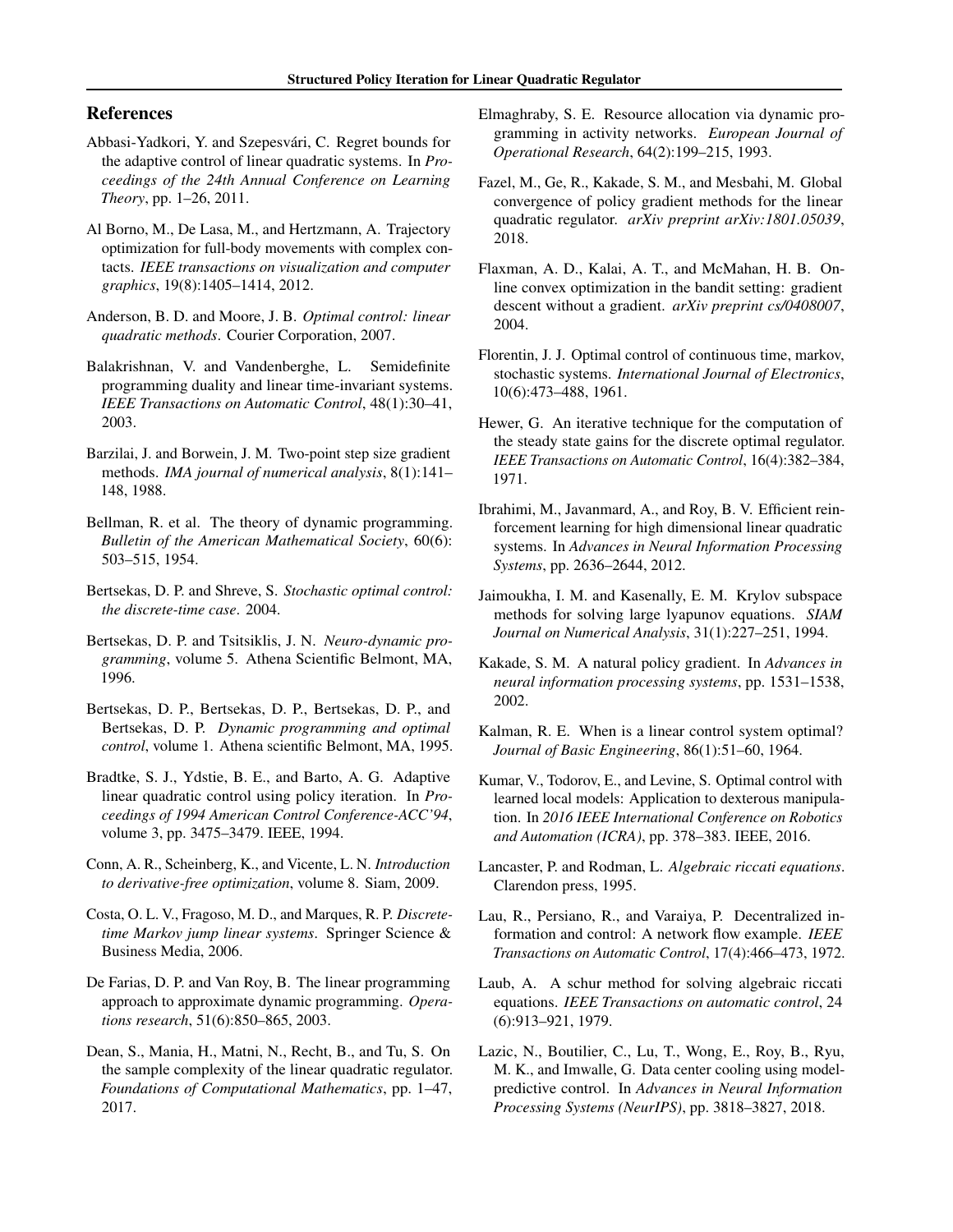- <span id="page-9-0"></span>Lewis, F. L., Vrabie, D., and Syrmos, V. L. *Optimal control. 3rd ed.* Hoboken, NJ: John Wiley Sons. , 2012.
- Li, J.-R. and White, J. Low rank solution of lyapunov equations. *SIAM Journal on Matrix Analysis and Applications*, 24(1):260–280, 2002.
- Lin, F., Fardad, M., and Jovanović, M. R. Sparse feedback synthesis via the alternating direction method of multipliers. In *2012 American Control Conference (ACC)*, pp. 4765–4770. IEEE, 2012.
- Mania, H., Guy, A., and Recht, B. Simple random search provides a competitive approach to reinforcement learning. *arXiv preprint arXiv:1803.07055*, 2018.
- Mania, H., Tu, S., and Recht, B. Certainty equivalent control of lqr is efficient. *arXiv preprint arXiv:1902.07826*, 2019.
- Mnih, V., Kavukcuoglu, K., Silver, D., Rusu, A. A., Veness, J., Bellemare, M. G., Graves, A., Riedmiller, M. A., Fidjeland, A., Ostrovski, G., Petersen, S., Beattie, C., Sadik, A., Antonoglou, I., King, H., Kumaran, D., Wierstra, D., Legg, S., and Hassabis, D. Human-level control through deep reinforcement learning. *Nature*, 518(7540): 529–533, 2015.
- Nerlove, M. and Arrow, K. J. Optimal advertising policy under dynamic conditions. *Economica*, pp. 129–142, 1962.
- Nesterov, Y. and Spokoiny, V. Random gradient-free minimization of convex functions. *Foundations of Computational Mathematics*, 17(2):527–566, 2017.
- O'Donoghue, B., Wang, Y., and Boyd, S. Min-max approximate dynamic programming. In *2011 IEEE International Symposium on Computer-Aided Control System Design (CACSD)*, pp. 424–431. IEEE, 2011.
- Papini, M., Binaghi, D., Canonaco, G., Pirotta, M., and Restelli, M. Stochastic variance-reduced policy gradient. *arXiv preprint arXiv:1806.05618*, 2018.
- Parikh, N., Boyd, S., et al. Proximal algorithms. *Foundations and Trends* <sup>R</sup> *in Optimization*, 1(3):127–239, 2014.
- Park, Y. and Ryu, E. K. Linear convergence of cyclic saga. *Optimization Letters*, pp. 1–16, 2020.
- Park, Y., Mahadik, K., Rossi, R. A., Wu, G., and Zhao, H. Linear quadratic regulator for resource-efficient cloud services. In *Proceedings of the ACM Symposium on Cloud Computing*, pp. 488–489, 2019.
- Park, Y., Dhar, S., Boyd, S., and Shah, M. Variable metric proximal gradient method with diagonal barzilai-borwein stepsize. In *ICASSP 2020-2020 IEEE International Conference on Acoustics, Speech and Signal Processing (ICASSP)*, pp. 3597–3601. IEEE, 2020.
- Powell, W. B. *Approximate Dynamic Programming: Solving the curses of dimensionality*, volume 703. John Wiley & Sons, 2007.
- Recht, B. A tour of reinforcement learning: The view from continuous control. *Annual Review of Control, Robotics, and Autonomous Systems*, 2:253–279, 2019.
- Rockafellar, R. T. Monotone operators and the proximal point algorithm. *SIAM journal on control and optimization*, 14(5):877–898, 1976.
- Sandell, N., Varaiya, P., Athans, M., and Safonov, M. Survey of decentralized control methods for large scale systems. *IEEE Transactions on automatic Control*, 23(2):108–128, 1978.
- Sarimveis, H., Patrinos, P., Tarantilis, C. D., and Kiranoudis, C. T. Dynamic modeling and control of supply chain systems: A review. *Computers & Operations Research*, 35(11):3530–3561, 2008.
- Schulman, J., Levine, S., Abbeel, P., Jordan, M., and Moritz, P. Trust region policy optimization. In *International conference on machine learning*, pp. 1889–1897, 2015.
- Schulman, J., Wolski, F., Dhariwal, P., Radford, A., and Klimov, O. Proximal policy optimization algorithms. *arXiv preprint arXiv:1707.06347*, 2017.
- Silver, D., Huang, A., Maddison, C. J., Guez, A., Sifre, L., van den Driessche, G., Schrittwieser, J., Antonoglou, I., Panneershelvam, V., Lanctot, M., Dieleman, S., Grewe, D., Nham, J., Kalchbrenner, N., Sutskever, I., Lillicrap, T. P., Leach, M., Kavukcuoglu, K., Graepel, T., and Hassabis, D. Mastering the game of go with deep neural networks and tree search. *Nature*, 529(7587):484–489, 2016.
- Sutton, R. S., Barto, A. G., et al. *Introduction to reinforcement learning*, volume 2. MIT press Cambridge, 1998.
- Tassa, Y., Erez, T., and Todorov, E. Synthesis and stabilization of complex behaviors through online trajectory optimization. In *2012 IEEE/RSJ International Conference on Intelligent Robots and Systems*, pp. 4906–4913. IEEE, 2012.
- Tu, S. and Recht, B. Least-squares temporal difference learning for the linear quadratic regulator. *arXiv preprint arXiv:1712.08642*, 2017.
- Wang, S.-H. and Davison, E. On the stabilization of decentralized control systems. *IEEE Transactions on Automatic Control*, 18(5):473–478, 1973.
- Watkins, C. J. and Dayan, P. Q-learning. *Machine learning*, 8(3-4):279–292, 1992.